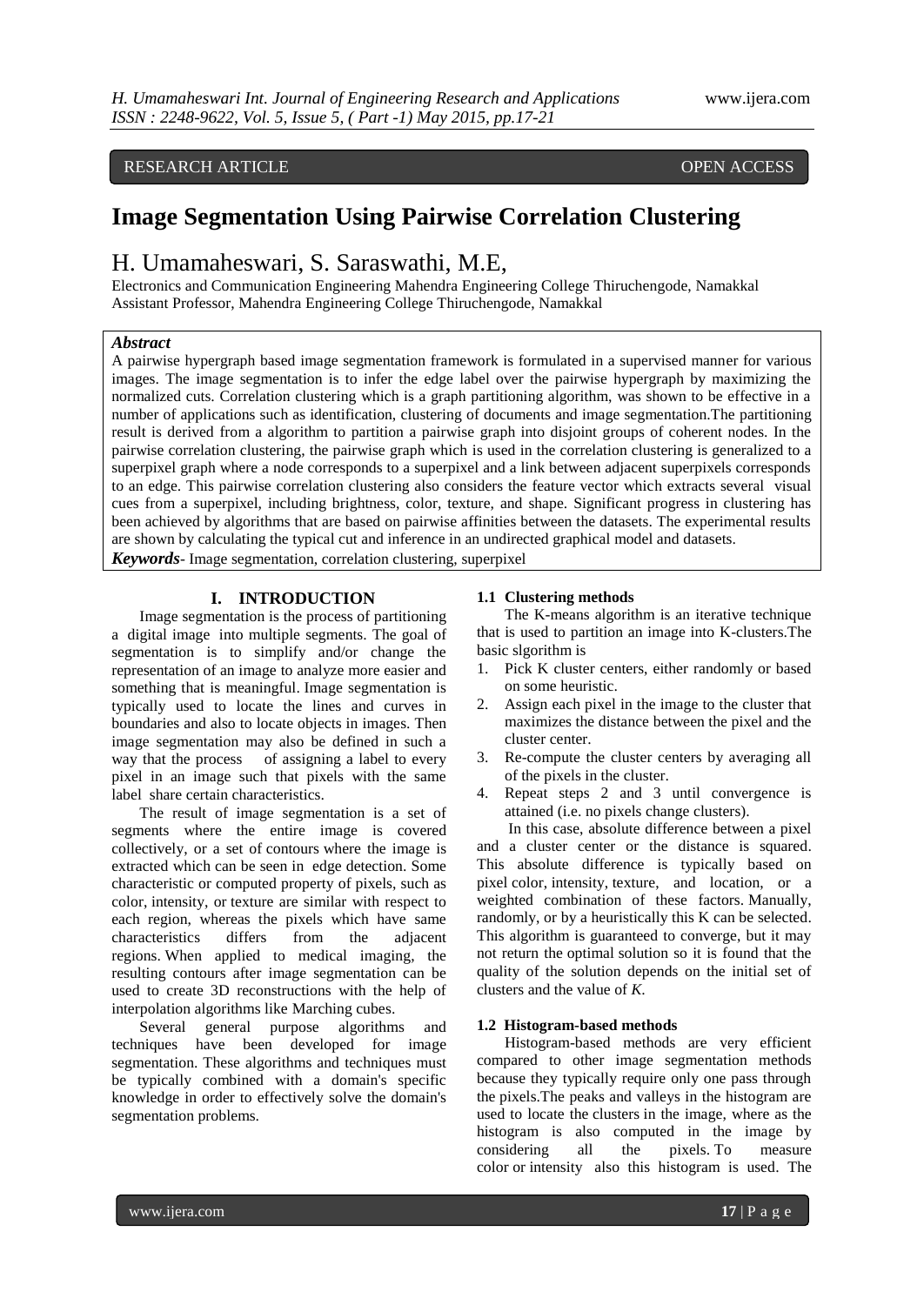histogram-seeking method is also used to cluster the image in order to divide them into smaller clusters. No more clusters are formed, because by repeating this operation until the smaller clusters being taken.

# **1.3 [Edge detection](http://en.wikipedia.org/wiki/Edge_detection)**

Edge [detection](http://en.wikipedia.org/wiki/Edge_detection) is a well-developed field on its own within image processing.Since there is often a sharp adjustment in intensity at the region boundaries, where the edges and the boundaries in the region are closely related. Therefore, the edge detection techniques have been used as the base of another segmentation technique. In this edge detection, the edges being identified are often disconnected. The closed region boundaries are needed in order to segment an object from an image. The boundaries between such objects or spatialtaxons have desired edges.

Spatial-taxons are information granules consisting of a crisp pixel region, where these pixel regions are stationed at abstraction levels within a hierarchical nested scene architecture.

# **II. LITERATURE SURVEY**

This paper addresses the problem of segmenting an image into regions. The boundary between two regions using a graph-based representation of the image is predicated for measuring the evidence.Based on this predicate an efficient segmentation algorithm is developed, and shows that this algorithm makes greedy decisions where it produces segmentations that satisfy global properties. An algorithm to image segmentation is applied using two different kinds of local neighbourhoods to illustrate the results with both real and synthetic images and also to construct the graph.The algorithm nearly runs faster in practice ans also in time linear in the number of graph edges. The characteristic of the method is more important because its ability is to preserve detail in lowvariability image regions while ignoring detail in high-variability regions.

A wide range of computational vision problems could in principle make good use of segmented images, where it is computable with its reliability and in efficient using such segmentations. Consider an instance that the intermediate-level vision problems such as stereo and motion estimation require an appropriate region of support for correspondence operations. The non-uniform regions of support can be identified spatially using segmentation techniques. Higher-level problems such as recognition and image indexing can also make use of segmentation results in matching, to address problems such as ground separation and recognition by parts.

The goal is to develop computational approaches to image segmentation that are broadly useful, much in the way that other low-level techniques such as edge detection are used in a wide range of computer

vision tasks. A novel approach for solving the perceptual grouping problem in vision is mainly focusing on local features and their consistencies in the image data, where our approach aims at extracting the global impression of an image. In image segmentation mainly a graph partitioning problem arises so to segment the graph and also to recover that a novel global criterion, the normalized cut is being proposed. The normalized cut which is proposed above, measures both the total dissimilarity between the different groups as well as the total similarity within the groups. We show that an efficient computational technique based on a generalized eigenvalue problem can be used to optimize this criterion.





Fig 3.1 General block diagram

The proposed image segmentation is based on superpixels which are small coherent regions preserving almost all boundaries between different regions. This is an advantage since superpixels significantly reduce computational cost and allow feature extraction to be conducted from a larger coherent region. Both the pairwise and higher-order correlation clustering merges superpixels into disjoint coherent regions over a superpixel graph. Therefore,<br>the proposed correlation clustering is not a the proposed correlation replacement to existing superpixel algorithms, and performances might be influenced by baseline superpixels.

The group of pixels which have similar characteristics. The surface layout recovering helps computers understand the intricate information in an image by assigning local segments to different geometric classes. It is widely used in various computer vision applications and also it greatly reduces the complexity of the following-up image processing.

The regions are selected beforehand and then an energy function is defined over them. The regions which is used in two step process suffers from the following deficiencies: (i) the regions may not match the boundaries of the scene entities, thereby introducing errors; and (ii) It may not be suitable for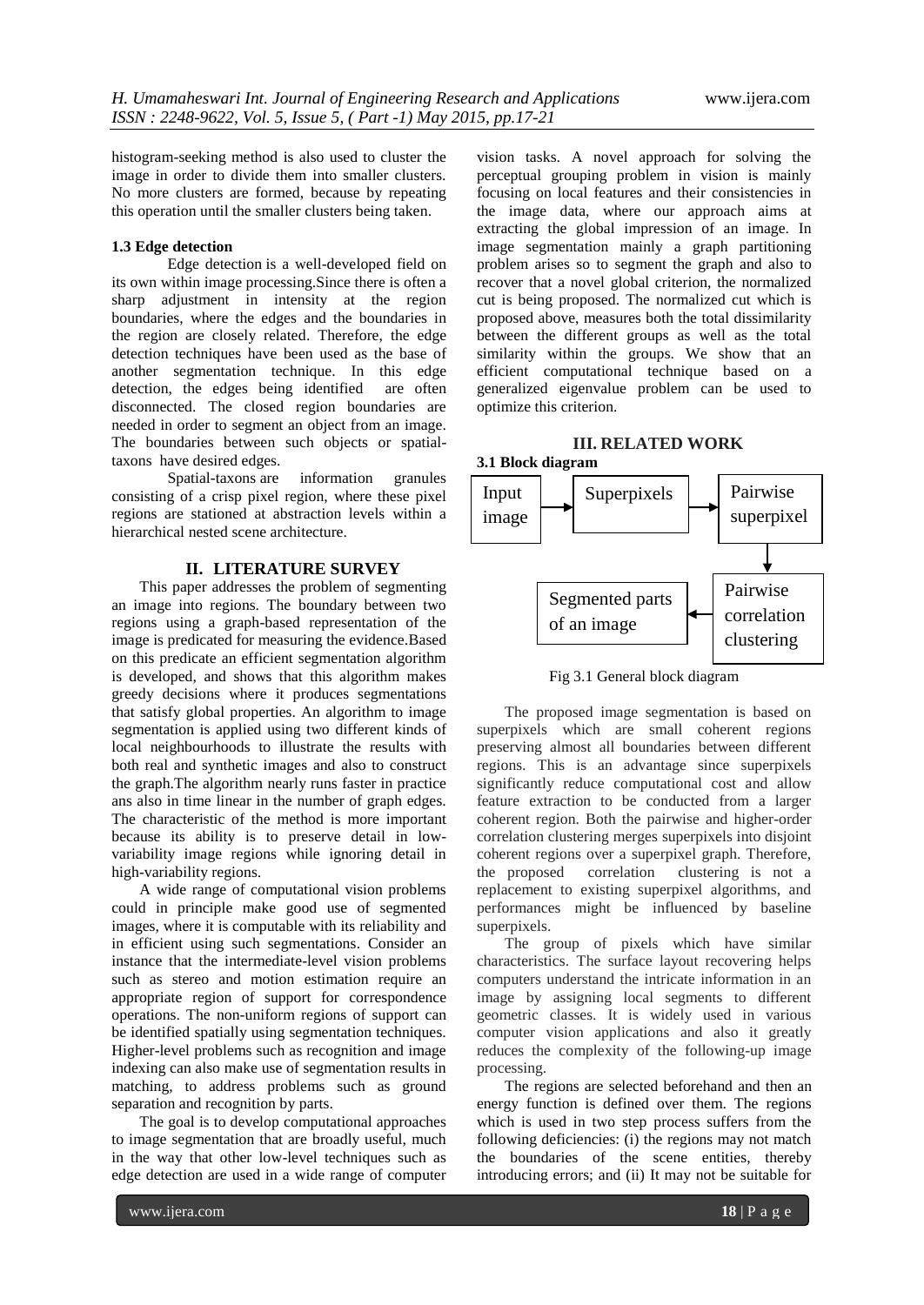the task at hand as the regions are obtained without any knowledge of the energy function.The segments are merged and intersected in order to construct the dictionary where it is obtained from multiple bottomup over segmentations.

> $y_{jk} = \{^{1 \text{ , } \text{ or } j \text{ and } \kappa \text{ } \text{ } p} \}$ 1 ,if j and k belong to the same region

A discriminant function for x and y label of all edges is defined over an image where as,

$$
F(x, y; w) = \sum_{(j,k) \in \varepsilon} Sim_w(x, j, k) y_{jk}
$$
  
=  $\sum_{(j,k) \in \varepsilon} (w, \emptyset_{jk}(x)) y_{jk}$ 

Most methods for object class segmentation are formulated as a labelling problem over a single choice of quantization of an image space pixels, or group of segments. Each quantisation has its fair share of pros and cons which is well known already; and the existence of a common optimal quantisation level suitable for all object categories is highly unlikely. Motivated by this observation, that they allows integration of features computed at different levels of the quantization hierarchy to propose a hierarchical random field model. MAP inference in this model can be performed efficiently using powerful graph cut based move making algorithms. The flexibility and generality of our framework allowed us to propose and use novel pixel and segment based potential functions and achieve stateof-the-art results on some of the most challenging data sets for object class segmentation. It is believed that the use of the hierarchical CRF will yield similar improvements for other labelling problems.

# **3.2 LP Relaxation for Pairwise Correlation Clustering**

$$
argmax = \sum_{(j,k)\in \varepsilon}^{0} (W, Q_{jk}(x)_{jk})
$$

High-level, or holistic, scene understanding involves reasoning about the 3D relationships between the objects and the regions. This requires a representation above the level of pixels that can be endowed with high-level attributes such as class of object/region, its orientation, and location within the scene. Towards this goal, it propose a region-based model which combines appearance and scene geometry to automatically decompose a scene into semantically meaningful regions. It is defined in terms of a unified energy function over scene appearance and structure. An effective inference technique is proposed for optimizing this energy function and it is showed that how it could be learned from data. This results compete with the geometric reasoning techniques and state-of-the-art multi-class image segmentation.

This shows that hypergraphs provide a more relevant representation of images than the ones based on pairwise relationships, i.e. graph-based representations, with comparison to the various

algorithm. They have also showed that a combination of spectral decomposition methods and the multilevel paradigm outperforms the pure heuristic multilevel hypergraph partitioning algorithm. The representation is unrelevant for highly textured images as demonstrated. This establish the efficiency of the filtering algorithm in practical by two ways.

First,,it shows that the algorithm runs faster as the separation between clusters increases where it presents a data-sensitive analysis of the algorithm's running time. Second, present a number of empirical studies on both the real data sets from applications in color quantization, data compression, and image segmentation and on synthetically generated data. The algorithm is easy to implement and only requires that a kd-tree be built once for the given data points. Efficiency is achieved because the data points do not vary throughout the computation process and this data structure does not need to be recomputed at each stage.

# **3.3 Pairwise feature vector**

In order to consider the problem of estimating the depth of each pixel in a scene from a single monocular image. First perform a semantic segmentation of the scene and use the semantic labels to guide the 3D reconstruction in traditional approach which attempts to map from appearance features to depth directly. This traditional approach provides several advantages by knowing the semantic class of a region or pixel, where the depth and geometry constraints can be easily enforced . In addition, depth can be more readily predicted by measuring the difference in appearance with respect to a given semantic class.

 $\boldsymbol{\varnothing}_{eh} = [ \ \boldsymbol{\varnothing}_{eh}^{va} \ ; \boldsymbol{\varnothing}_{eh}^{e} \ ; \boldsymbol{\varnothing}_{eh}^{tm} \ ; 1 \ ].$ 

Define a predicate for measuring the evidence for a boundary between two regions using a graphbased representation of the image and in this predicate it develops an efficient segmentation algorithm, and show that although this algorithm makes greedy decisions it produces segmentations that satisfy global properties. The algorithm which is applied to image segmentation, illustrates the results with both real and synthetic images using two different kinds of local neighborhoods in constructing the graph.

An important characteristic of the method is its ability to preserve detail in low-variability image regions while ignoring detail in high-variability regions. The pairwise region comparison predicate considers the minimum weight edge between two regions in measuring the difference between them. Thus our algorithm will merge two regions even if there is a single low weight edge between them. This is not as much of a problem as it might first appear, in part because the minimum spanning tree edges of each component is compared with its edge weight.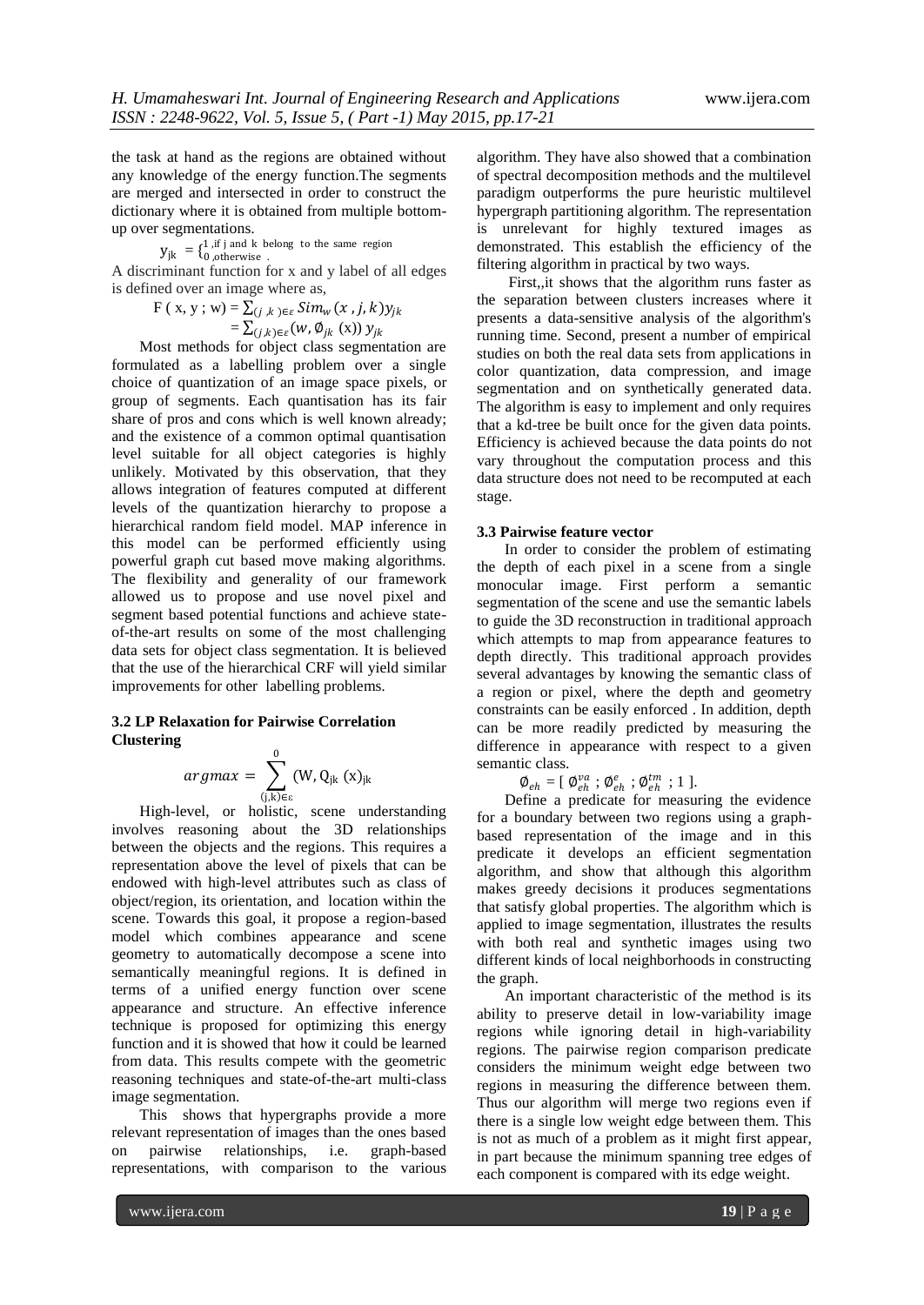# **3.4 Comparison with Related Eigenvector-Based Methods**

The normalized cut formulation has a certain resemblance to the standard spectral graph partitioning, as well as average association formulation and average cut. All three of these algorithms can be reduced to solving certain eigen value systems. This fig summarizes the relationship between these three algorithms. On the one hand, the normalized association and the average association are trying to find tight clusters in the graph, on the another hand, both the normalized cut and the average cut algorithm are trying to find a balanced partition of a weighted graph.



Fig.3.1 A case where minimum cut gives a bad partition

Since the normalized association is exactly n cut, the normalized cut value, the normalized cut formulation seeks a balance between the goal of clustering and segmentation. The normalized cut vector can be approximated with the generalized eigenvector where it not seen surprisingly. It can be seen that the average association, has a bias for finding tight clusters by judging these three grouping criteria from the discrete formulations.

Table No.3.1 Relationship between normalized cut and other eigenvector-based partitioning techniques. When compared to the average cut and association

| formulation.                |                                                |                                                                                                                                                  |                                   |
|-----------------------------|------------------------------------------------|--------------------------------------------------------------------------------------------------------------------------------------------------|-----------------------------------|
| Paramete                    | Average                                        | Normalized Cut                                                                                                                                   | Average                           |
| rs                          | Association                                    |                                                                                                                                                  | Cut                               |
| Discrete<br>Formulat<br>10n | asso (A,A)<br>$^{+}$<br> A <br>asso(B,B)<br> B | cut(A, B)<br>assoc(A, V)<br>cut(A, B)<br>$\overline{assoc(B,V)}$<br>or<br>$\frac{assoc (B,B)}{assoc (A,V)} +$<br>$2-($<br>asso(B,B)<br>asso(B,V) | cut(A,A)<br> A <br>cut(B,B)<br> B |
| Continuo                    | $W_{X} = \lambda X$                            | $(D-W)X = \lambda DX$                                                                                                                            | $(D-W)X$                          |
| us                          |                                                | Оr                                                                                                                                               | $=\lambda X$                      |
| Solution                    |                                                | $W_X =$                                                                                                                                          |                                   |
|                             |                                                | $(1-\lambda)DX$                                                                                                                                  |                                   |

Therefore, it runs the risk of becoming too greedy in finding small, but tight, clusters in the data. This might be perfect for data that are Gaussian distributed. However, this bias in grouping will have undesired consequences for typical data in the real world that are more likely to be made up of a mixture of various different types of distributions. One cannot ensure the two partitions computed will have tight within-group similarity. This becomes particularly problematic if there are several possible partitions all with similar average cut values or there is an dissimilarity among the different groups varies from one to another.

Each data point is taken as a node in the graph and the weighted graph edge connecting two points is defined to be inversely proportional to the distance between two nodes.

# **3.5 Pairwise correlation clustering over the superpixel graph**

Define a pairwise undirected graph where a node corresponds to a superpixel and a link between adjacent superpixels corresponds to an edge. Note that the discriminant function is assumed to be linear in both the parameter vector and the joint feature map is a pairwise feature vector which reflects the correspondence between the superpixels.

An image segmentation is to infer the edge labelover the pairwise superpixel that corresponds to a valid segmentation, the so called multicut polytope.



www.ijera.com **20** | P a g e